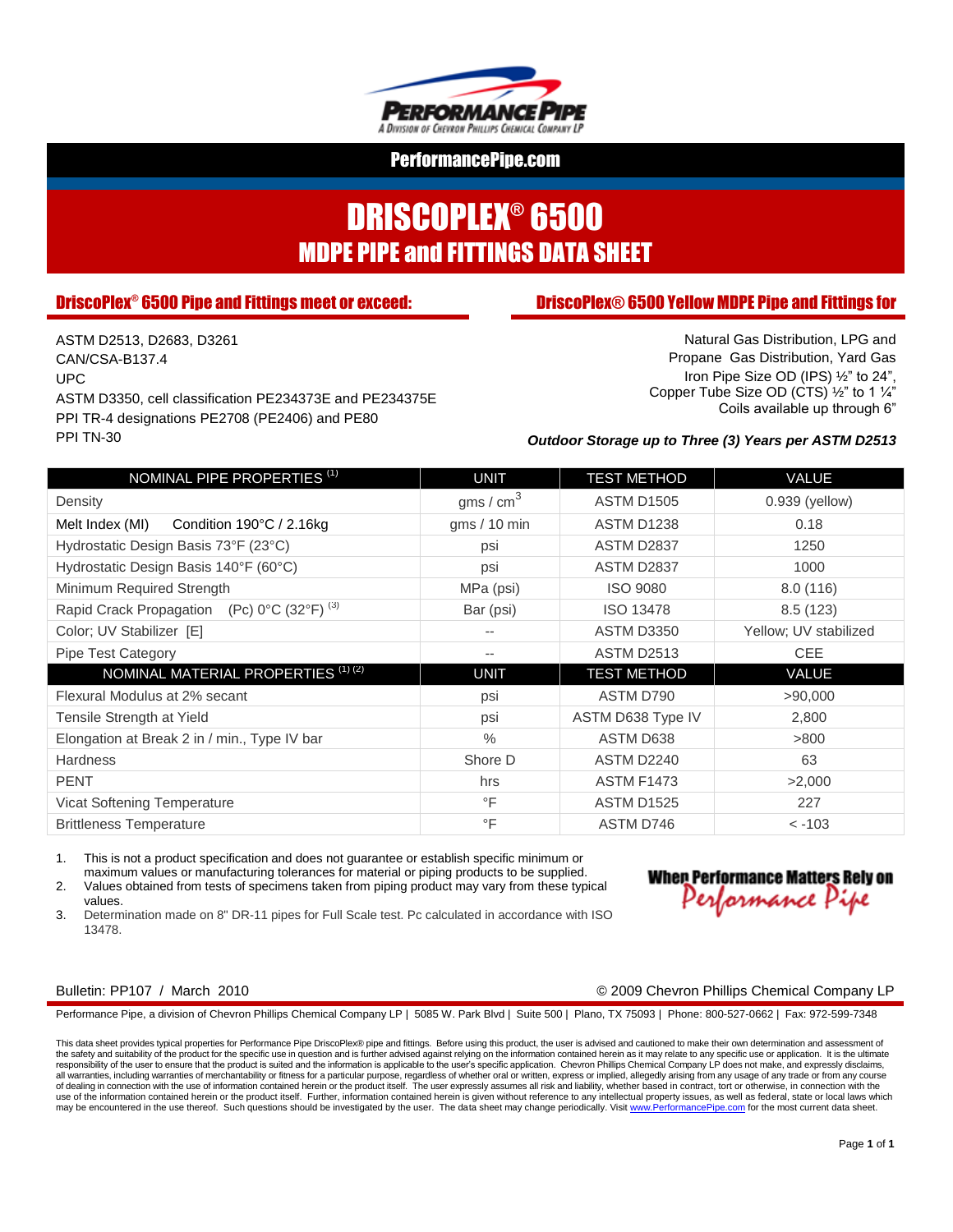

### **DriscoPlex® 6500 Series PE2708 (PE2406) Standard Size and Dimension Sheet**

Please visit www.performancepipe.com for the most up-to-date information

**NOTE**: The sizes and packaging shown represent typical Performance Pipe products. Other sizes and/or packaging may be available. Contact Performance Pipe for additional information. Pipe weights are calculated in accordance with PPI TR-7. Dimensions and weights are subject to change without notice.

### **CTS = COPPER TUBE SIZE**

| Part<br>Number | Nominal<br>Size<br>(Inches) | Minimum<br>Wall<br>(Inches) | Nominal<br>Outside<br><b>Diameter</b><br>(Inches) | Dimension<br>Ratio | MAOP (psig<br>per CFR Part<br>192 @ 73.4°<br>F or less) | Weight<br>per<br>100 ft. | Coil<br>Joint<br>(feet) | Nominal Packing<br><b>Dimensions</b><br>ID/OD/Width | Number<br>Coils/Joints<br>Per Pallet or<br><b>Bundle</b> | <b>Pallet</b><br><b>Bundle</b><br>Footage | Number<br>Pallet<br><b>Bundles</b><br>Per Truck | 48 ft.<br>Truck |
|----------------|-----------------------------|-----------------------------|---------------------------------------------------|--------------------|---------------------------------------------------------|--------------------------|-------------------------|-----------------------------------------------------|----------------------------------------------------------|-------------------------------------------|-------------------------------------------------|-----------------|
| 1002425        | 1/2"                        | 0.090                       | 0.625                                             | 7.0                | 100                                                     | 6.5                      | 000'                    | (44" / 6"<br>30"                                    | 12                                                       | 12,000                                    | 26                                              | 312,000'        |
| 1002445        |                             | 0.099                       | .125                                              | 11.5               | 76                                                      | 14.0                     | 500                     | 42"<br>30"<br>11"                                   |                                                          | 4,000                                     | 26                                              | 104,000'        |

### **IPS = IRON PIPE SIZE**

| Part<br>Number | Nominal<br>Size<br>(Inches) | Minimum<br>Wall<br>(Inches) | Nominal<br>Outside<br>Diameter<br>(Inches) | Dimension<br>Ratio | MAOP (psig<br>per CFR Part<br>192 @ 73.4°<br>F or less) | Weight<br>per<br>100 ft. | Coil/<br>Joint<br>(feet) | Nominal Packing<br><b>Dimensions</b><br>ID/OD/Width | Number<br>Coils/Joints<br>Per Pallet or<br><b>Bundle</b> | Pallet /<br><b>Bundle</b><br>Footage | Number<br>Pallet /<br><b>Bundles</b><br>Per Truck | 48 ft.<br>Truck |
|----------------|-----------------------------|-----------------------------|--------------------------------------------|--------------------|---------------------------------------------------------|--------------------------|--------------------------|-----------------------------------------------------|----------------------------------------------------------|--------------------------------------|---------------------------------------------------|-----------------|
| 1002239        | 3/4"                        | 0.095                       | 1.050                                      | 11                 | 80                                                      | 12                       | 500'                     | 30" / 44" / 10"                                     | $\overline{7}$                                           | 3,500'                               | 26                                                | 91,000          |
| 1002249        | 1"                          | 0.120                       | 1.315                                      | 11                 | 80                                                      | 19                       | 500'                     | 30" / 44" / 12"                                     | 6                                                        | 3,000'                               | 26                                                | 78,000'         |
| 1002263        | 11/4"                       | 0.166                       | 1.660                                      | 10                 | 89                                                      | 33                       | 500'                     | 48" / 72" / 71/2"                                   | 12                                                       | 6,000'                               | $\overline{7}$                                    | 42,000'         |
| 1002284        | 2"                          | 0.216                       | 2.375                                      | 11                 | 80                                                      | 63                       | 500'                     | 52" / 78" / 13"                                     | $\overline{7}$                                           | 3,500'                               | $\overline{7}$                                    | 24,500'         |
| 1002323        | 3"                          | 0.304                       | 3.500                                      | 11.5               | 76                                                      | 131                      | 40'                      | soft bundles                                        | 50                                                       | 2,000'                               | 14                                                | 28,000          |
| 1002318        |                             |                             |                                            |                    |                                                         |                          | 500                      | 70" / 96" / 23%"                                    | 4                                                        | 2,000'                               | 6                                                 | 12,000          |
| 1002349        |                             | 0.391                       | 4.500                                      | 11.5               | 76                                                      | 217                      | 40'                      | soft bundles                                        | 29                                                       | 1,160'                               | 14                                                | 16,240          |
| 1088779        | 4"                          |                             |                                            |                    |                                                         |                          | 600'                     | 70" / 93" / 491/2"                                  | upright                                                  |                                      | 12                                                | 7,200           |
| 1010590        |                             |                             |                                            |                    |                                                         |                          | 1,000                    | 84" / 116" / 49"                                    | upright                                                  |                                      | 8 coils                                           | 8,000           |
| 1002367        |                             | 0.576                       | 6.625                                      | 11.5               | 76                                                      | 471                      | 40'                      | soft bundles                                        | 13                                                       | 520'                                 | 14                                                | 7,280           |
| 1002363        | 6"                          |                             |                                            |                    |                                                         |                          | 500                      | 84" / 120" / 50"                                    | upright                                                  |                                      | 8 coils                                           | 4.000           |
| 1002373        |                             | 0.491                       |                                            | 13.5               | 64                                                      | 407                      | 40'                      | soft bundles                                        | 13                                                       | 520'                                 | 14                                                | 7,280           |
| 1002368        |                             |                             |                                            |                    |                                                         |                          | 500'                     | 84" / 120" / 50"                                    | upright                                                  |                                      | 8 coils                                           | 4,000           |
| 1002384        | 8"                          | 0.750                       | 8.625                                      | 11.5               | 76                                                      | 798<br>690               | 40'                      | soft bundles                                        | 9                                                        | 360'                                 | 10                                                | 3,600'          |
| 1071013        |                             | 0.639                       |                                            | 13.5               | 64                                                      |                          |                          |                                                     |                                                          |                                      |                                                   |                 |
| 1007003        | 12"                         | 0.944                       | 12.750                                     | 13.5               | 64                                                      | 1507                     | 40'                      | bulk packs                                          | 8 its/layer                                              | 320'                                 | 6                                                 | 1,920           |

**NOTE**: The August revision was strictly for ease in reading columns for minimum wall and DR. No specific data was changed.

Bulletin: PP 156 –2708 September 2007 Supersedes all previous publications Page 1 of 1 © 2003—2007 Chevron Phillips Chemical Company LP

**Performance Pipe** , a division of **PO Box 269006** Phone: 800-527-0662<br>Chevron Phillips Chemical Company LP Plano, TX 75026-9066 Phone: 800-527-0662 Chevron Phillips Chemical Company LP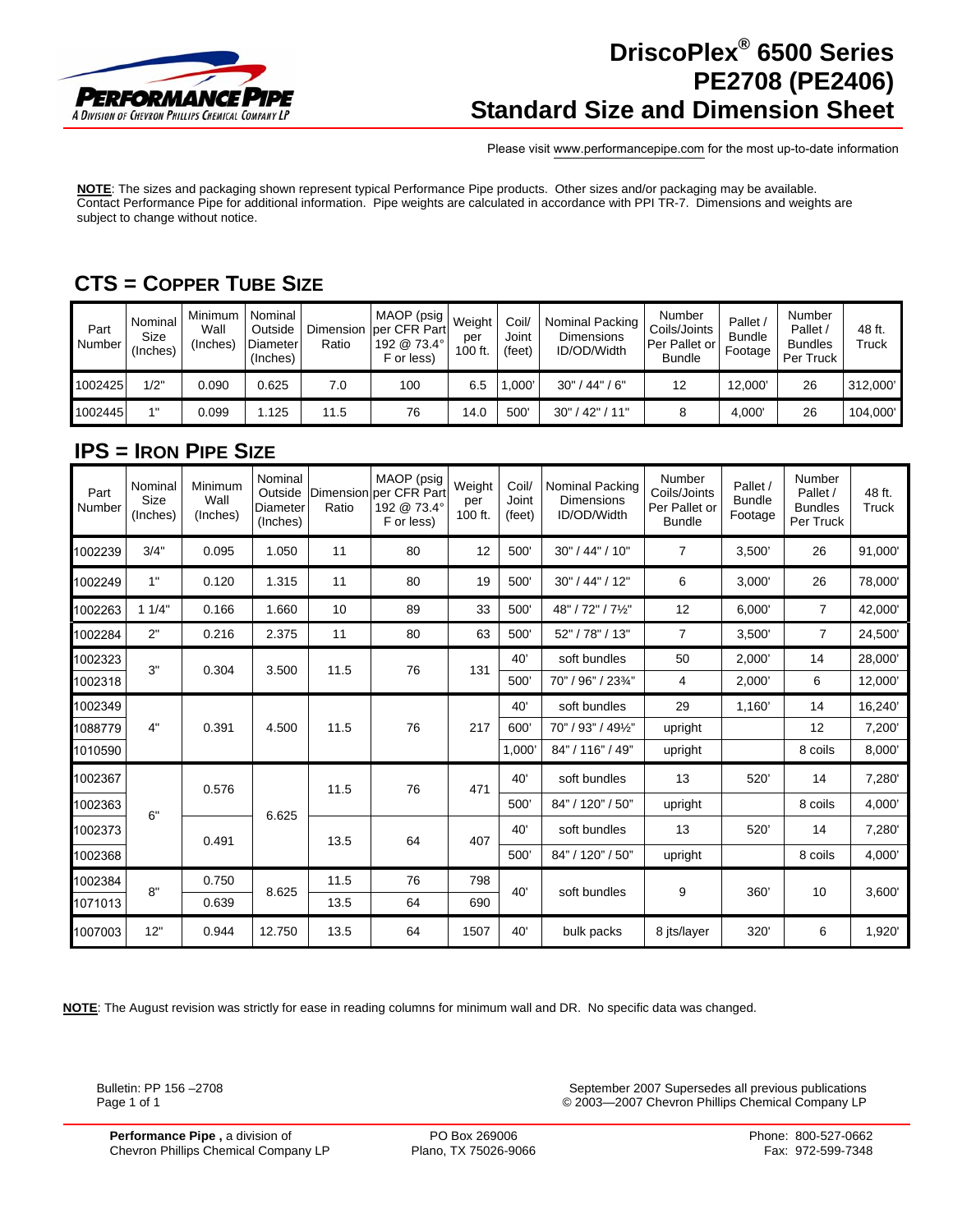

# DRISCOPLEX® 6500 MODEL SPECIFICATION

*The user may choose to adopt part or all of this Model Specification; however, the user should ensure that all parts used are appropriate for the user's purpose. See notice below.*

#### **1 General Terms and Conditions**

- 1.1 Scope. This specification covers requirements for DriscoPlex<sup>®</sup> 6500 PE2708 (PE2406) polyethylene pipe and fittings for underground gas distribution systems. All work shall be performed in accordance with these specifications.
- 1.2 Engineered and Approved Plans. Underground gas distribution piping construction shall be performed in accordance with engineered construction plans for the work prepared under the direction of a Professional Engineer. Plans shall conform to the standards and regulations for gas distribution piping. Pipe, fittings, and the installation shall meet the applicable requirements of the U. S. Department of Transportation, Pipeline Safety Regulations, Title 49, Code of Federal Regulations, and Part 192. Private systems shall meet relevant requirements of NFPA 54/ANSI Z223.1, or NFPA 58, or ASME B31.8.
- 1.3 Referenced Standards. Where all or part of a Federal, ASTM, ANSI, NFPA, etc., standard specification is incorporated by reference in these Specifications, the reference standard shall be the latest edition and revision.
- 1.4 Licenses and Permits. A licensed and bonded Contractor shall perform all underground gas distribution piping construction work. The Contractor shall secure all necessary permits before commencing construction.
- 1.5 Inspections. All work shall be inspected by an Authorized Representative of the Owner or Operator who shall have the authority to halt construction if, in his opinion, these specifications or standard construction practices are not being followed. Whenever any portion of these specifications is violated, the Project Engineer or his Authorized Representative shall, by written notice, order further construction to cease until all deficiencies are corrected. A copy of the order shall be filed with the Contractor's license application for future review. If the deficiencies are not corrected, performance shall be required of the Contractor's surety.

#### **2 Polyethylene Pipe and Fittings**

2.1 Qualification of Manufacturers. The Manufacturer shall have manufacturing and quality control facilities that are capable of producing and assuring the quality of the pipe and fittings required by these Specifications. The Manufacturer's production facilities shall be open for inspection by the Customer or his Authorized Representative. The pipe and fitting manufacturer shall be ISO Certified in accordance with the current edition of ISO 9001 and a documented quality management system that defines product specifications and manufacturing and quality assurance procedures that assure conformance with customer and applicable regulatory requirements. Upon request, the manufacturer shall provide a current Certificate of Compliance form and independent ISO 9000 Registrar.

Bulletin: 304 | October 2011 © 2011 Chevron Phillips Chemical Company LP

Performance Pipe, a division of Chevron Phillips Chemical Company LP | 5085 W. Park Blvd | Suite 500 | Plano, TX 75093 | Phone: 800-527-0662 | Fax: 972-599-7348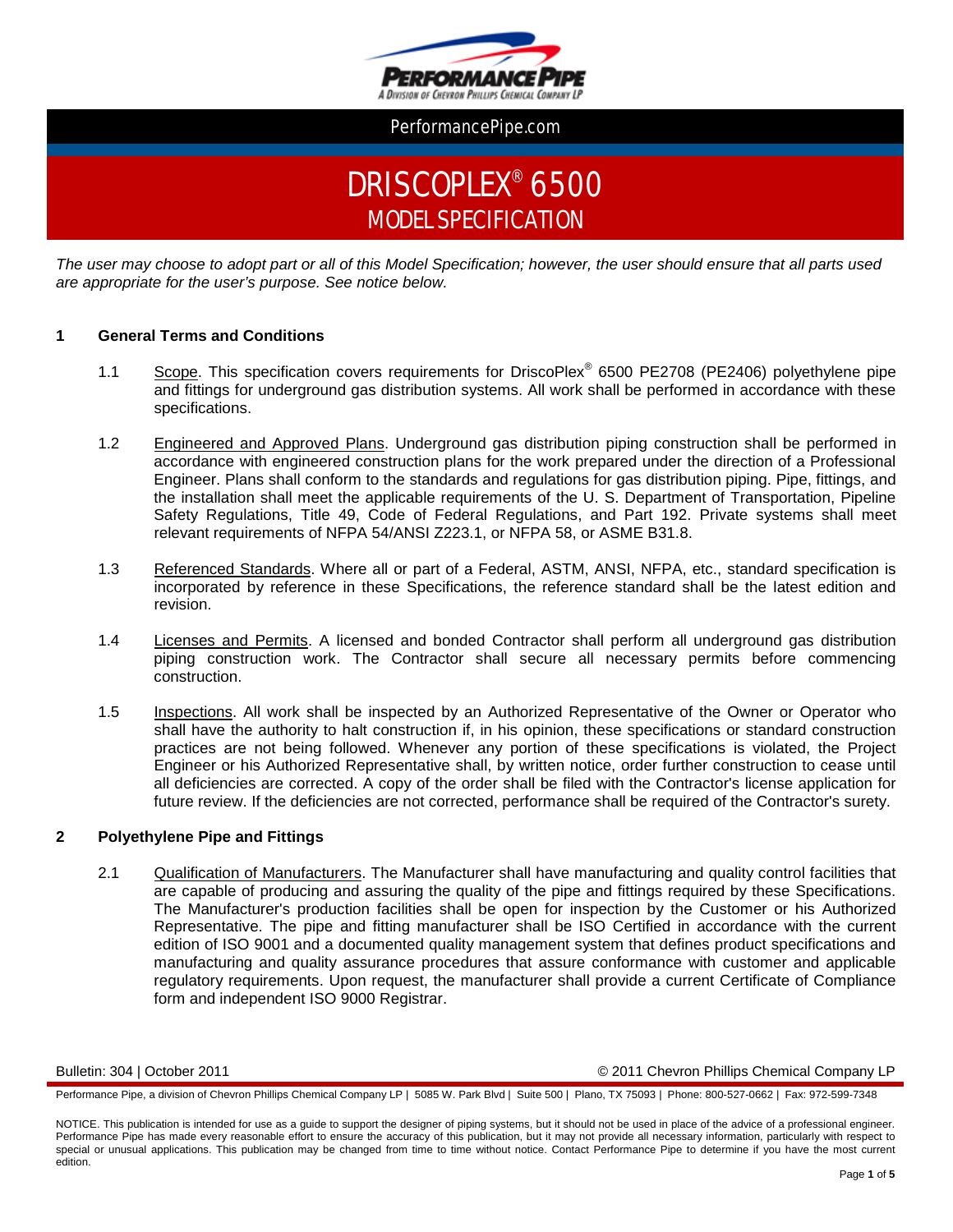

# DRISCOPLEX® 6500 MODEL SPECIFICATION

- 2.2 Approved Manufacturers. Manufacturers that are qualified and approved by the Project Engineer are listed below. Products from unapproved manufacturers are prohibited. Performance Pipe, a division of Chevron Phillips Chemical Company LP
- 2.3 Materials. Materials used for the manufacture of polyethylene pipe and fittings shall be PE 2708 (PE2406) medium density polyethylene meeting cell classification 234373E per ASTM D 3350; and shall be Listed in PPI (Plastics Pipe Institute) TR-4 with standard grade HDB ratings of 1250 psi at 73°F, and 1000 psi at 140°F. All pipe and fittings materials shall be opaque yellow in color. Materials shall be stabilized against ultraviolet deterioration and shall be suitable for unprotected outdoor storage for at least four (4) years.
- 2.4 Polyethylene Pipe. Pipe shall be DriscoPlex<sup>®</sup> 6500 PE 2708 (PE2406) polyethylene pipe, and shall be manufactured and tested in accordance with the latest published edition of ASTM D 2513.
- 2.5 Polyethylene Fittings. Polyethylene heat fusion fittings shall be manufactured and tested by the pipe manufacturer in accordance with ASTM D 2513 and D.O.T. requirements.
- 2.6 Manufacturer's Quality Control. The pipe and fitting manufacturer shall have an established quality control program responsible for inspecting incoming and outgoing materials. Incoming polyethylene materials shall be inspected for density, melt flow rate, UV protection and contamination. The supplier shall certify the cell classification properties of incoming material. Incoming materials shall be approved by Quality Control before processing into finished goods.
	- 2.6.1 Outgoing materials shall be checked for diameter, wall thickness, roundness, concentricity, toe-in, inside and outside surface finish, markings, and end cut. Quality control shall verify production checks, and test for density, melt flow rate, hoop tensile strength and ductility. X-ray inspection procedures shall be used to inspect molded fittings for voids, and knit line strength shall be tested. All fabricated fittings shall be inspected for joint quality and alignment. Representative tests to verify long-term performance shall include slow crack growth, pipe inside surface ductility, and ambient and elevated temperature sustained pressure testing.
	- 2.6.2 Permanent Records. The Manufacturer shall maintain records of manufacturing location, pipe production and resin lots for at least 50 years.
- 2.7 Compliance Tests. The Manufacturer shall certify the inspection and testing of the materials and products. In case of conflict with Manufacturer's certifications, the Contractor, Project Engineer, or Operator may request retesting by the Manufacturer or have retests performed by an outside testing service. All retesting shall be at the requestor's expense, and shall be performed in accordance with the Specifications.

#### **3 Joining**

3.1 Heat Fusion Joining. Butt, socket, and saddle fusion joints in polyethylene gas piping shall be made using procedures that have been qualified and approved by the Operator in accordance with Title 49, CFR, and Part 192.283.

Bulletin: 304 | October 2011 © 2011 Chevron Phillips Chemical Company LP

Performance Pipe, a division of Chevron Phillips Chemical Company LP | 5085 W. Park Blvd | Suite 500 | Plano, TX 75093 | Phone: 800-527-0662 | Fax: 972-599-7348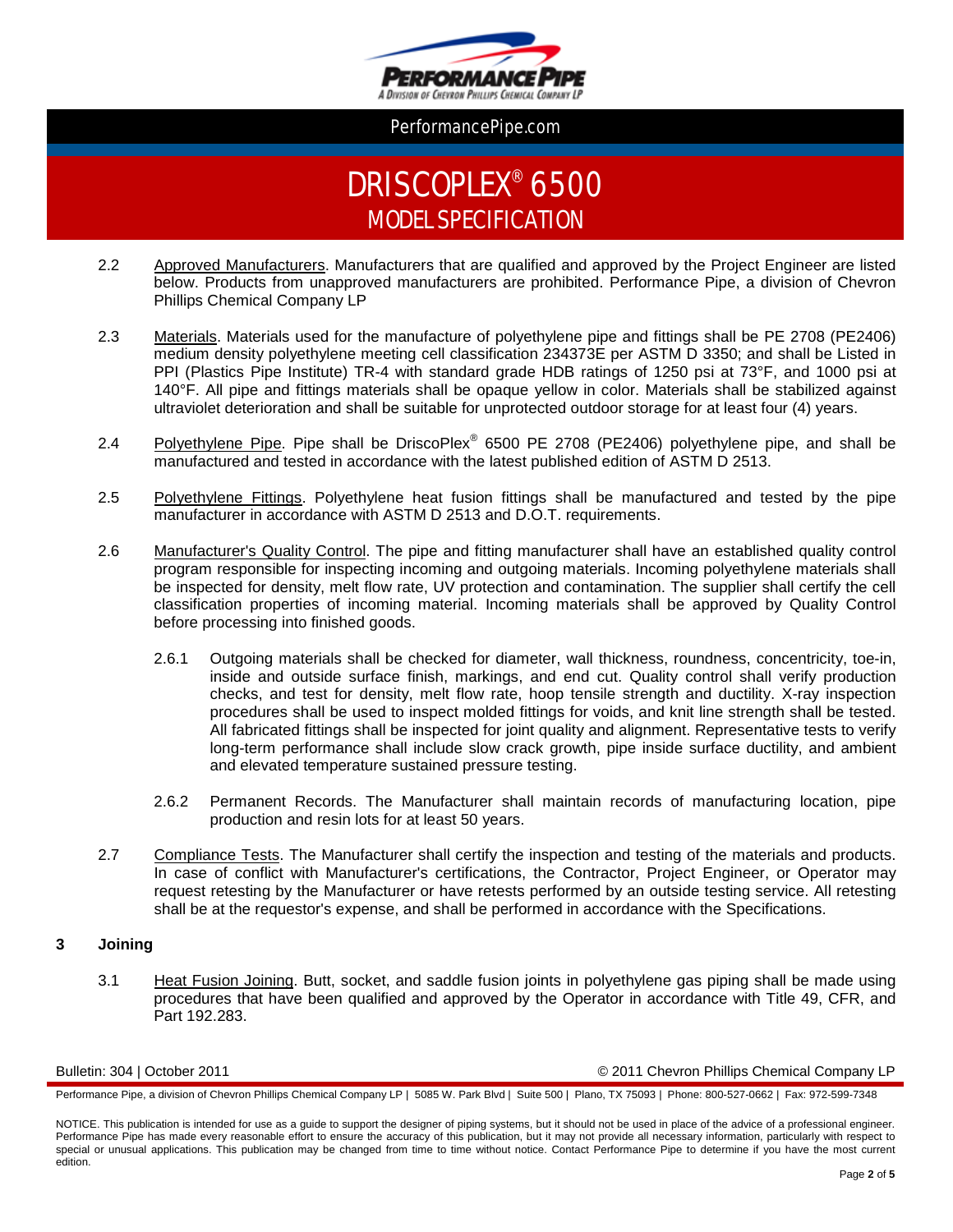

# DRISCOPLEX® 6500 MODEL SPECIFICATION

- 3.1.1 In accordance with CFR. 49, part 192, Section 192.285, the Operator shall ensure that all persons making heat fusion joints have been qualified to make joints in accordance with the Operator's Approved Qualified Fusion Procedures. The Operator shall maintain records of qualified personnel, and shall certify that qualification training was received not more than 12 months before commencing construction. The Contractor shall ensure that all persons making heat fusion joints are qualified in accordance with this section.
- 3.1.2 The Manufacturer shall offer qualified fusion procedures and training materials for the use of the Operator.
- 3.1.3 Butt Fusion of Unlike Wall Thickness. Butt fusion shall be performed between pipe ends, or pipe ends and fitting outlets that have the same outside diameter and are not different in wall thickness by more than one Standard DR, for example, SDR 9 (9.3, 9.33) to SDR 11 (11.5), or SDR 11 (11.5) to SDR 13.5. Transitions between unlike wall thickness greater than one SDR shall be made with a transition nipple (a short length of the heavier wall pipe with one end machined to the lighter wall) or by mechanical means or electrofusion. Standard DR's for polyethylene pipe are 7.3, 9, 11, 13.5, 17 and 21.
- 3.2 Joining by Other Means. Polyethylene gas pipe and fittings may be joined together or to other materials by transition fittings, fully restrained mechanical couplings, or electrofusion. These devices shall be designed for joining polyethylene to another material and shall be approved by the Operator for use in his gas distribution system. When joining by other means, the installation instructions of the joining device manufacturer shall be observed.
	- 3.2.1 When mechanical OD compression couplings are used, polyethylene gas pipe shall be reinforced with a stiffener in the pipe bore. Stiffeners shall be properly sized for the diameter and wall thickness of polyethylene pipe being joined. For service pipe connections, the stiffener length shall match the pipe end penetration depth into the coupling.

#### **4 Installation**

- 4.1 General. Polyethylene gas distribution piping shall be installed be in accordance with CFR 49, Part 192, Subpart G (mains), Subpart H (service lines), applicable codes and regulations and ASTM D 2774.
	- 4.1.1 When delivered, a receiving inspection shall be performed, and any shipping damage shall be reported to the Manufacturer within 7 days.
- 4.2 Burial Depth. All polyethylene gas distribution piping shall be installed in accordance with applicable federal, state and local codes and shall have at least 12" of cover in private property, and at least 18 inches of cover in streets and roads.

#### Bulletin: 304 | October 2011 © 2011 Chevron Phillips Chemical Company LP

Performance Pipe, a division of Chevron Phillips Chemical Company LP | 5085 W. Park Blvd | Suite 500 | Plano, TX 75093 | Phone: 800-527-0662 | Fax: 972-599-7348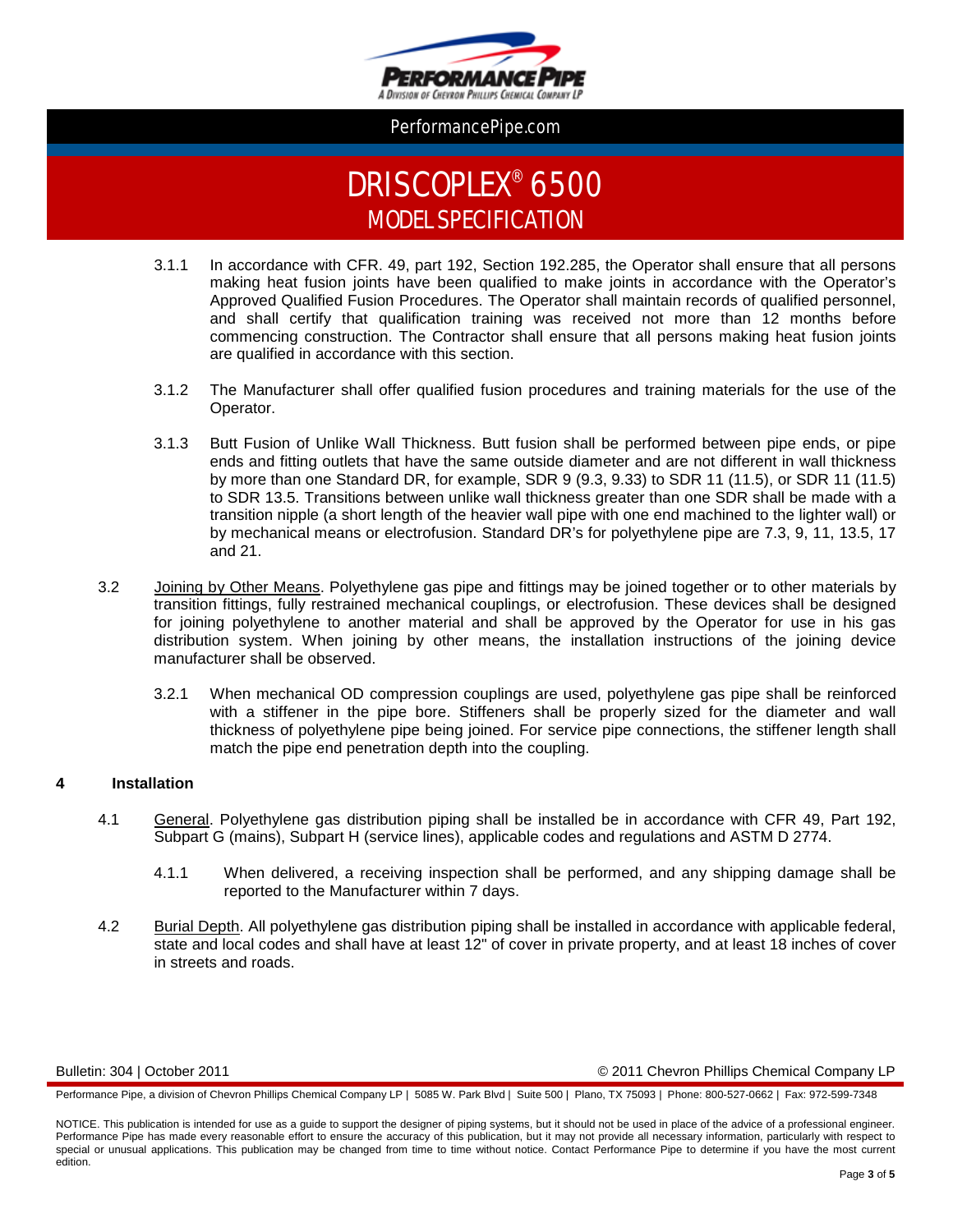

# DRISCOPLEX® 6500 MODEL SPECIFICATION

- 4.3 Excavation. Trench excavations shall conform to the plans and drawings, as otherwise authorized in writing by the Project Engineer or his Approved Representative, and in accordance with all applicable codes. The Contractor shall remove excess groundwater. Where necessary, trench walls shall be shored or reinforced, and all necessary precautions shall be taken to ensure a safe working environment.
- 4.4 Foundation & Bedding. Pipe shall be laid on grade and on a stable foundation. Unstable trench bottom soils shall be removed, and a 6" foundation or bedding of compacted Class I material shall be installed to pipe bottom grade. A trench cut in rock or stony soil shall be excavated to 6" below pipe bottom grade, and brought back to grade with compacted Class I bedding. All ledge rock, boulders and large stones shall be removed.
- 4.5 Pipe Handling. Pipe shall be handled in a safe manner that avoids damage to the product. When lifting with slings, only wide fabric choker slings capable of safely carrying the load, shall be used to lift, move, or lower pipe and fittings. Wire rope or chain shall not be used. Slings shall be of sufficient capacity for the load and shall be inspected before use. Worn or damaged equipment shall not be used.
- 4.6 Backfilling. Embedment material soil type and particle size shall be in accordance with ASTM D 2774. Embedment shall be placed and compacted to at least 90% Standard Proctor Density in 6" lifts to at least 6" above the pipe crown. During embedment placement and compaction, care shall be taken to ensure that the haunch areas below the pipe springline are completely filled and free of voids.
- 4.7 Protection against shear and bending loads. In accordance with ASTM D 2774, connections shall be protected where an underground polyethylene branch or service pipe is joined to a branch fitting such as a service saddle, branch saddle or tapping tee on a main pipe, and where pipes enter or exit casings or walls. The area surrounding the connection shall be embedded in properly placed, compacted backfill, preferably in combination with a protective sleeve or other mechanical structural support to protect the polyethylene pipe against shear and bending loads.
- 4.8 Final Backfilling. Final backfill shall be placed and compacted to finished grade. Native soils may be used provided the soil is free of debris, stones, boulders, clumps, frozen clods or the like larger than 8" in their largest dimension.

#### **5 Testing**

5.1 **Fusion Quality.** The Contractor shall ensure the field set-up and operation of the fusion equipment, and the fusion procedure used by the Contractor's fusion operator while on site. Upon request by the Owner, the Contractor shall verify field fusion quality by making and testing a trial fusion. The trial fusion shall be allowed to cool completely; then test straps shall be cut out and bent strap tested in accordance with ASTM D 2657. If the bent strap test of the trial fusion fails at the joint, the field fusions represented by the trial fusion shall be rejected. The Contractor at his expense shall make all necessary corrections to equipment, set-up, operation and fusion procedure, and shall re-make the rejected fusions.

Bulletin: 304 | October 2011 © 2011 Chevron Phillips Chemical Company LP

Performance Pipe, a division of Chevron Phillips Chemical Company LP | 5085 W. Park Blvd | Suite 500 | Plano, TX 75093 | Phone: 800-527-0662 | Fax: 972-599-7348